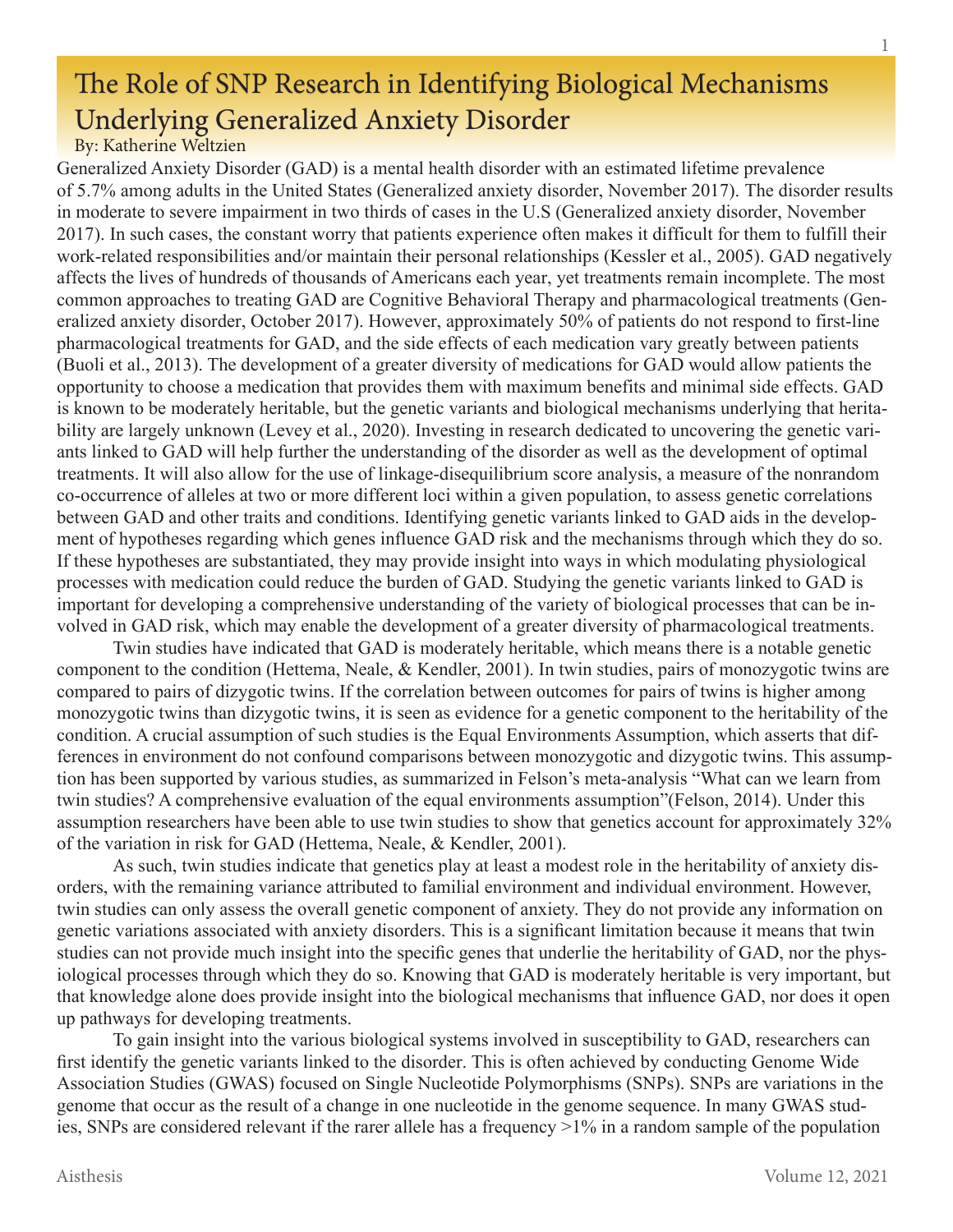2 The Role of SNP Research in Identifying Biological Mechanisms Underlying Generalized Anxiety Disorder

(Coleman et al., 2015). When statistical analyses are performed on the results of GWAS, they tend to reveal many SNPs that are correlated with the trait of interest (Frayling, 2014).

This is both a benefit and a drawback of GWAS. Seeing so many SNPs associated with a condition indicates that it is highly polygenic, and therefore there are many different pathways to explore for treatment. Unfortunately, however, GWAS studies cannot prove causal effects, so while some of the SNPs shown to be associated with the condition may turn out to have a causal relationship, others may not (Wray et al., 2013). This is why the findings of GWAS are merely a starting place for research into the genetic causes of conditions such as GAD. Another drawback is that since many conditions are highly polygenic, any one variant in isolation is of small effect (Frayling, 2014). As a result of the small effect sizes, it can be difficult to determine whether a variant is actually linked to the trait of interest.

Despite these drawbacks, researchers have been able to use GWAS to identify many novel genetic variants linked to various psychological conditions, including GAD. For example, the largest GWAS for GAD to date, "Reproducible Genetic Risk Loci for Anxiety," identified 6 novel loci linked to GAD-2 score (Levey et al., 2020). Based on a linkage disequilibrium of genome-wide significant SNPs from the Million Veteran Program biobank, the study identified 5 genome-wide significant loci associated with GAD in European Americans and 1 genome-wide significant locus associated with GAD in African Americans. By creating a set of specific loci with a well-evidenced relationship to GAD, these findings give researchers a starting place for determining the causal mechanisms that increase vulnerability to GAD.

In this study, Levey et al. found that the SNP-based heritability for GAD estimated by linkage disequilibrium score regression based on GAD-2 score is 5.58% and the SNP-based heritability based on self-reported physician diagnosis of anxiety is 8.79%. The difference between the variability in heritability that is attributed to genetics and the variability that can be accounted for by SNPs is quite common (Eichler et al., 2010). It is known as the "missing heritability problem," and researchers have proposed many explanations. One prediction is that as more detailed genome-mapping technologies, such as whole-genome sequencing, become increasingly available, researchers will be better able to identify low-frequency and rare variants that contribute to the genetic basis of the conditions in question (Eichler et al., 2010). Working to identify the sources of this missing heritability would be one approach to cultivating a more thorough understanding of the many genes and physiological processes involved in GAD.

Continued research into the genetic variants underlying GAD is necessary for the identification of new SNPs linked to GAD as well as testing hypotheses regarding causal relationships between known SNPs and GAD. Though Levey et al.'s findings are correlational, the authors suggest a few mechanisms through which the SNPs they identified may influence susceptibility to GAD. One proposed mechanism is based on their top genome-wide significant finding among European Americans– a set of 64 genome wide significant SNPs in high linkage disequilibrium at the SATB1-AS1 locus on chromosome 3 (Levey et al., 2020). As linkage disequilibrium was measured using  $r^2$ , alleles can be considered in linkage disequilibrium when  $r^2 > 0.50$  and in high linkage disequilibrium when  $0.70 \le r^2 \le 1$ . SATB1-AS1 is an antisense gene that can prevent the expression of the gene SATB1. SATB1 modulates the expression of the corticotropin releasing hormone (CRH) gene, which encodes a protein product of the same name. CRH is known to play an essential role in cognitive, behavioral, and physiological aspects of the stress response (Kalin et al., 2016; Smith & Vale, 2006 ). Therefore, the researchers interpret their findings as evidence that SNPs at SATB1 may influence susceptibility to GAD through their impact on the expression of CRH (Levey et al., 2020).

Convincing evidence for the relationship between overexpression of CRH and susceptibility to anxiety disorders comes from a study that showed that overexpression of CRH in the central nucleus of the amygdala (Ce) increases anxious temperament in primates (Kalin et al., 2016). Therefore, it is plausible that the SNPs identified at SATB1 may influence vulnerability to GAD by causing overexpression of CRH. However, due to the correlational nature of GWAS, it is not possible to prove that variants at SATB1 lead to GAD based on Levey et al.'s findings. Even if the relationship between SATB1, CRH, and GAD were substantiated, further research would also be required to determine whether overexpression of CRH affected susceptibility to GAD through neural mechanisms (primarily controlled by CRH expressed in the Ce), the hypothalamic pituitary adrenal axis (initiated by release of CRH from hypothalamic paraventricular nucleus neurons), or both. However,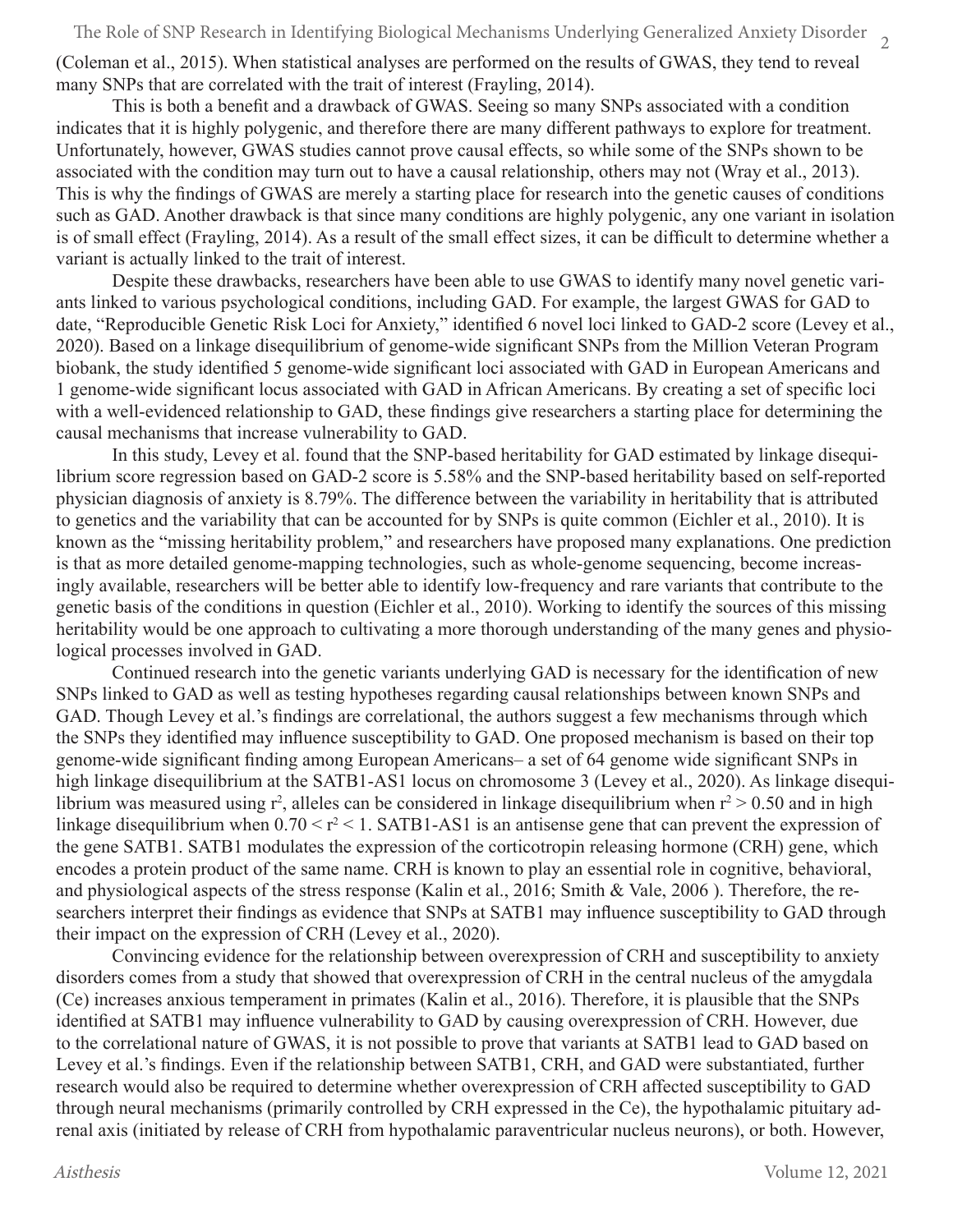The Role of SNP Research in Identifying Biological Mechanisms Underlying Generalized Anxiety Disorder  $\quad_3$ 

the hypothesis that SNPs at SATB1 increase risk for GAD by causing overexpression of CRH does provide a clear and logical starting point for future research into a causal relationship between a set of genetic variants and GAD.

In addition to building a more robust understanding of the variety of systems involved in GAD risk, tracing the relationship between SNPs and the emergence of the GAD phenotype would provide opportunities to develop a greater variety of pharmacological treatments targeting specific processes within each system. If future research into the relationship between SATB1 and GAD can establish that genetic variants leading to an increased release of CRH increase vulnerability to GAD, it would suggest that creating medications designed to block expression or reception of CRH could help decrease anxiety symptoms. Fortunately, the benefits of such treatments would not be limited to GAD patients who have the SNPs at the SATB1 locus implicated in the study. Instead, understanding the relationship between CRH levels and GAD suggests that any patient with GAD may benefit from medications that block CRH reception. As researchers identify more SNPs, and thereby more biological systems, involved in vulnerability to GAD, they are likely to find more opportunities to intervene with pharmacological treatments. The development of a wide variety of pharmacological treatments for GAD, each targeting different physiological systems, would enable patients suffering from the disorder to choose a medication that provides maximal benefits and minimal drawbacks (Bandelow, Michaelis, & Wedekind, 2017). Since each individual is so unique, it is unlikely that there will ever be one medication that ensures optimal outcomes for every GAD patient. Therefore, creating a variety of medications is the best way to ensure that each patient is able to find an option that suits their needs.

The SATB1 pathway is just one of many mechanisms that may be involved in the genetic underpinnings of GAD. As researchers build upon the findings of GWAS to investigate causal relationships between SNPs and vulnerability to GAD, some of the proposed pathways will likely be substantiated while others are disproven. It is unlikely that any one variant, or even one pathway, will be identified as the primary cause of GAD. Instead, aiming to identify many SNPs of small effect that contribute to GAD risk through a variety of pathways will likely yield the most accurate and comprehensive understanding of the biological mechanisms underlying GAD.